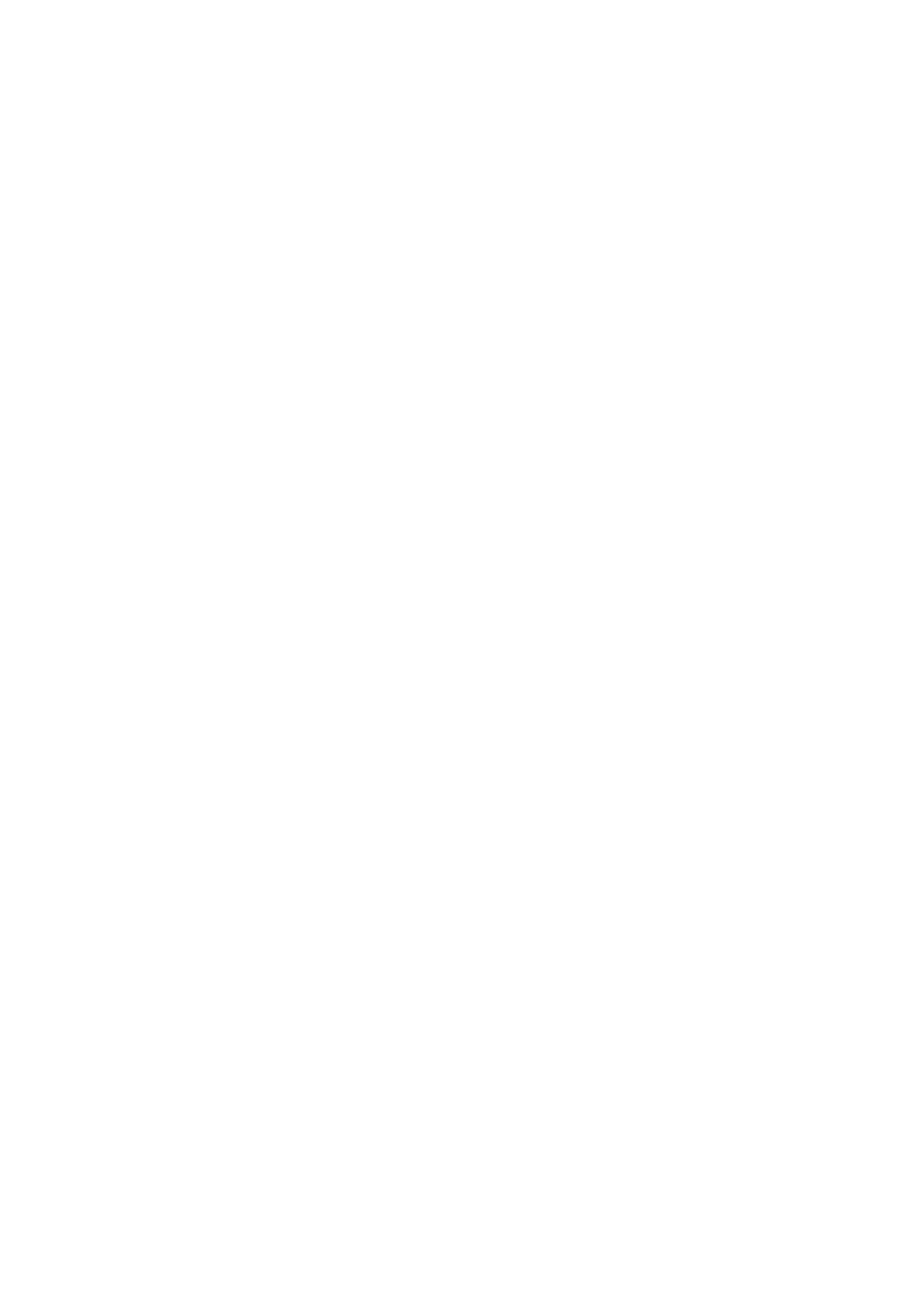# **1 Apologies**

Resolution number IMSB/2017/49

MOVED by T Kake, seconded by IMSB Member R Blair:

That the Independent Māori Statutory Board:

a) accept the apologies from L Ngamane, J Brown, D Kirkwood for absence.

#### **CARRIED**

#### **2 Declaration of Interest**

There were no declarations of interest.

#### **3 Confirmation of Minutes**

Resolution number IMSB/2017/50

MOVED by T Henare, seconded by IMSB Member R Blair:

That the Independent Māori Statutory Board:

a) confirm the ordinary minutes of its meeting, held on Monday, 3 July 2017, including the confidential section, as a true and correct record.

#### **CARRIED**

#### **4 Extraordinary Business**

There was extraordinary business in relation to : a) Memorandum of Understanding with the City of Wuhan b) Appointment to panel interview for Auckland Transport CEO vacancy

#### **5 Financial Report to 30 June 2017**

Resolution number IMSB/2017/51

MOVED by T Kake, seconded by IMSB Member R Blair:

That the Independent Māori Statutory Board:

a) receives this Financial Report to 30 June 2017.

#### **CARRIED**

# **6 Update Board Strategic Priorities Progress Report July 2017**

Resolution number IMSB/2017/52

MOVED by IMSB Member R Blair, seconded by IMSB Member T Hohneck:

That the Independent Māori Statutory Board:

a) receives the Board Strategic Work Priorities Progress Report July 2017

#### **CARRIED**

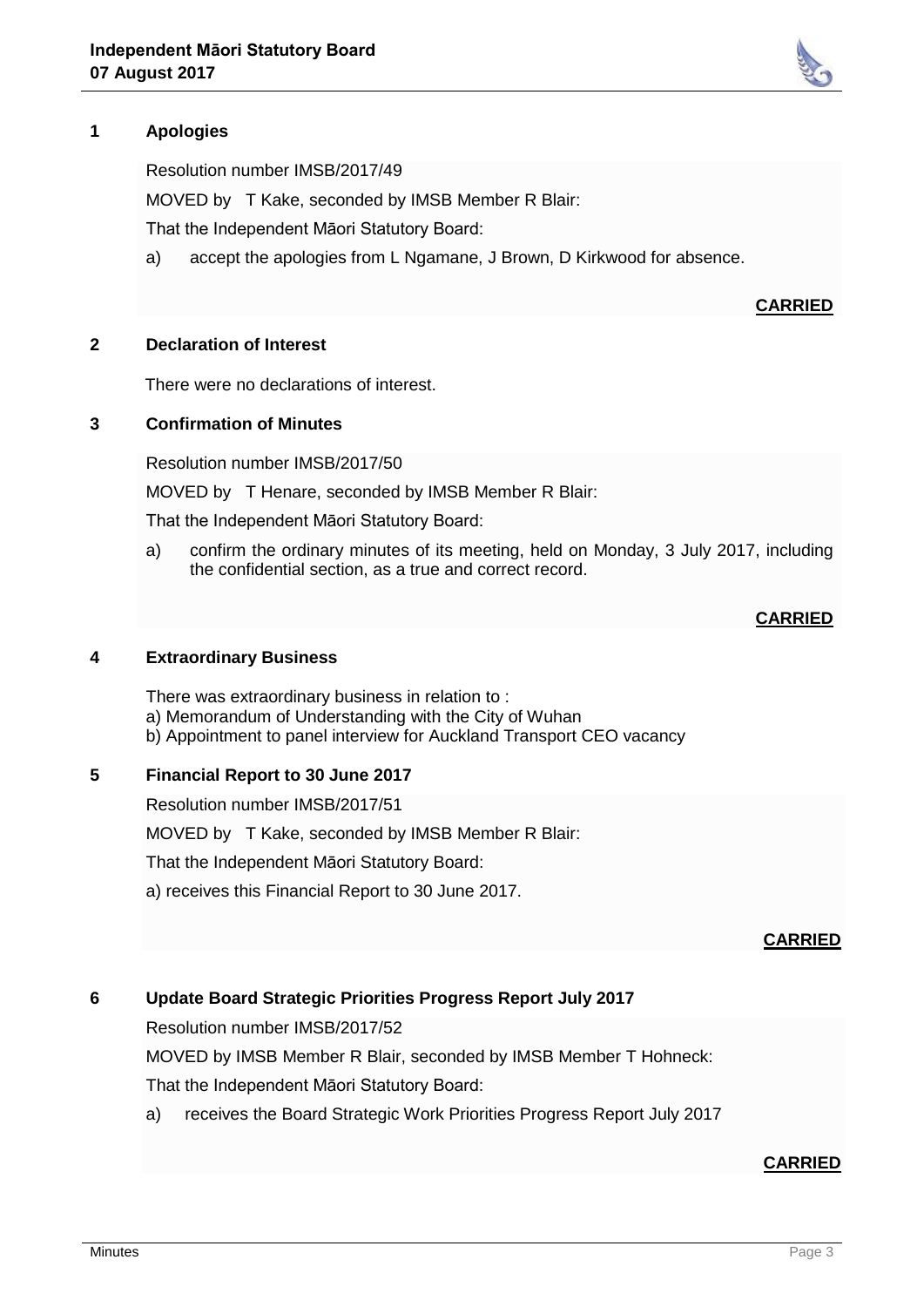

#### **6a Independent Maori Statutory Board Affordable Housing Portfolio**

Resolution number IMSB/2017/53

MOVED by T Henare, seconded by IMSB Member R Blair:

That the Independent Māori Statutory Board:

- a) nominates T Kake to be the Boards Affordable Housing portfolio holder.
- b) nominates the Chair D Taipari to represent the Board on the Mayor's Housing Steering **Group**

#### **CARRIED**

#### **7 Update on Māori Cultural Initiatives Fund**

Resolution number IMSB/2017/54

MOVED by Deputy Chairperson G Wilcox, seconded by T Henare:

That the Independent Māori Statutory Board:

- a) receives the report Māori Cultural Initiatives (MCI) fund
- b) advises the council that the Māori Cultural Initiative fund policy should provide for the development of both marae and papakāinga in accordance with tikanga.
- c) advises the council that the policy settings relating to papakāinga should provide for the development of papakāinga by any Mana Whenua or Mataawaka entity.
- d) requests that the council provides the Māori Cultural Initiatives (MCI) fund policy work programme milestones and the subsequent draft policy for the Board's review.

#### **CARRIED**

#### **8 Māori Economic Update from ATEED**

Resolution number IMSB/2017/55

MOVED by T Henare, seconded by T Kake:

That the Independent Māori Statutory Board:

a) receives the report - Māori Economic Update from ATEED

#### **CARRIED**

#### **9 Watercare - Water Quality Data Update**

Resolution number IMSB/2017/56

MOVED by Deputy Chairperson G Wilcox, seconded by T Kake:

That the Independent Māori Statutory Board:

- a) receive the report
- b) notes Watercare's request to meet with the Board in the future

#### **CARRIED**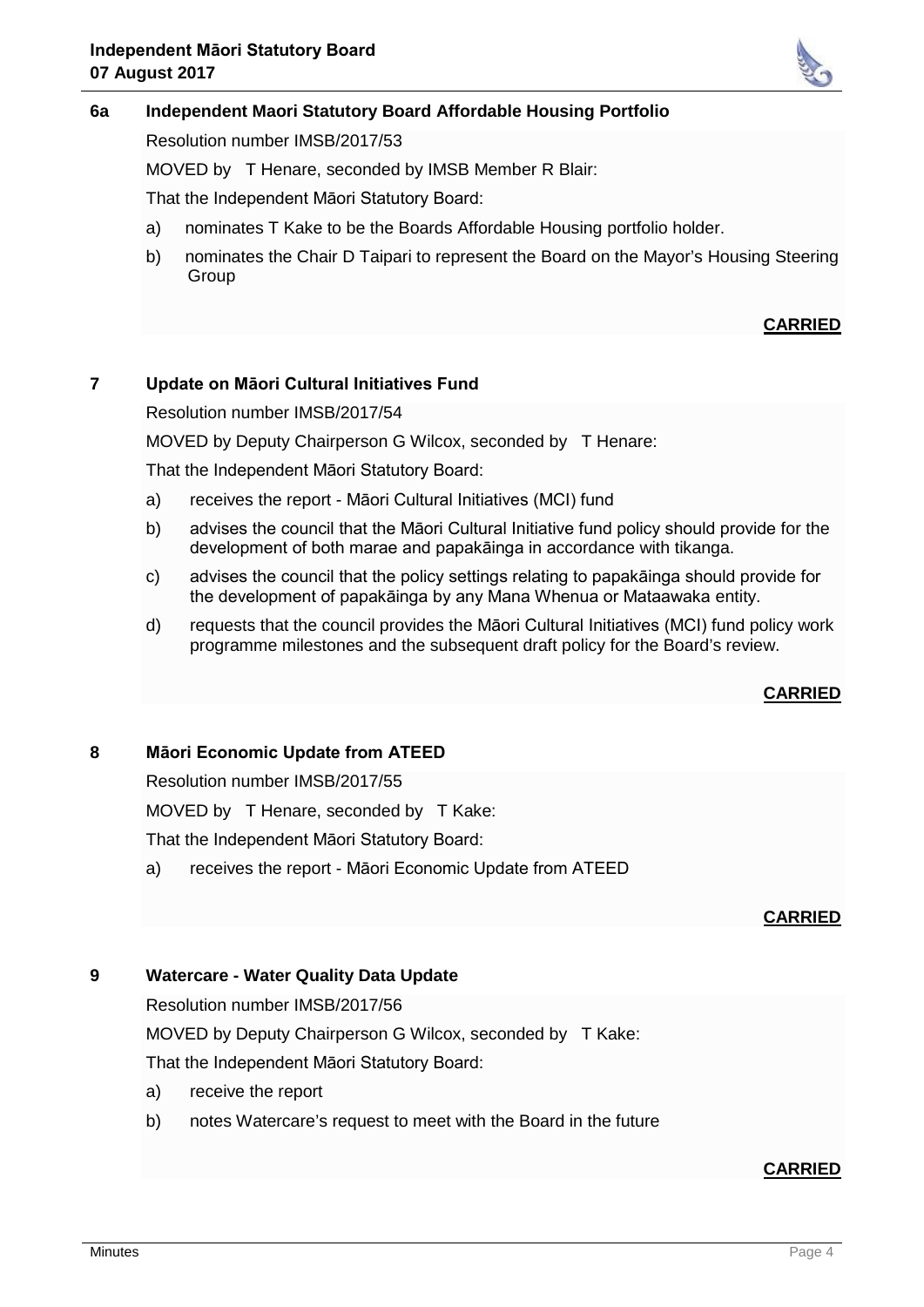

#### **10 Opportunity for the Auckland Council to establish a Māori ward**

Resolution number IMSB/2017/57

MOVED by IMSB Member R Blair, seconded by T Kake:

That the Independent Māori Statutory Board:

- a) receives the report on the opportunity for the Auckland Council to establish a Māori ward
- b) considers any comments it wishes the Auckland Council governing body to take into account when the governing body considers its position on this option.

#### **CARRIED**

# **11 The Mayor of Auckland Phil Goff presentation on Affordable Housing**

Resolution number IMSB/2017/58

MOVED by Chairperson D Taipari, seconded by IMSB Member R Blair:

That the Independent Māori Statutory Board:

a) receive the presentation from The Mayor of Auckland Phil Goff on Affordable Housing.

#### **CARRIED**

#### **12 Independent Māori Statutory Board Member Appointment to Structure Planning Political Reference Group**

Resolution number IMSB/2017/59

MOVED by T Henare, seconded by Chairperson D Taipari:

That the Independent Māori Statutory Board:

a) nominates L Ngamane to sit on the Structure Planning Political Reference Group

#### **CARRIED**

#### **13 Community Housing Aotearoa Presentation**

Resolution number IMSB/2017/60

MOVED by T Kake, seconded by IMSB Member T Hohneck:

That the Independent Māori Statutory Board:

a) receive the presentation from Scott Figenshow on Community Housing Aotearoa

#### **CARRIED**

12.50 pm The Chairperson thanked Members for their attendance and attention to business and declared the meeting closed.